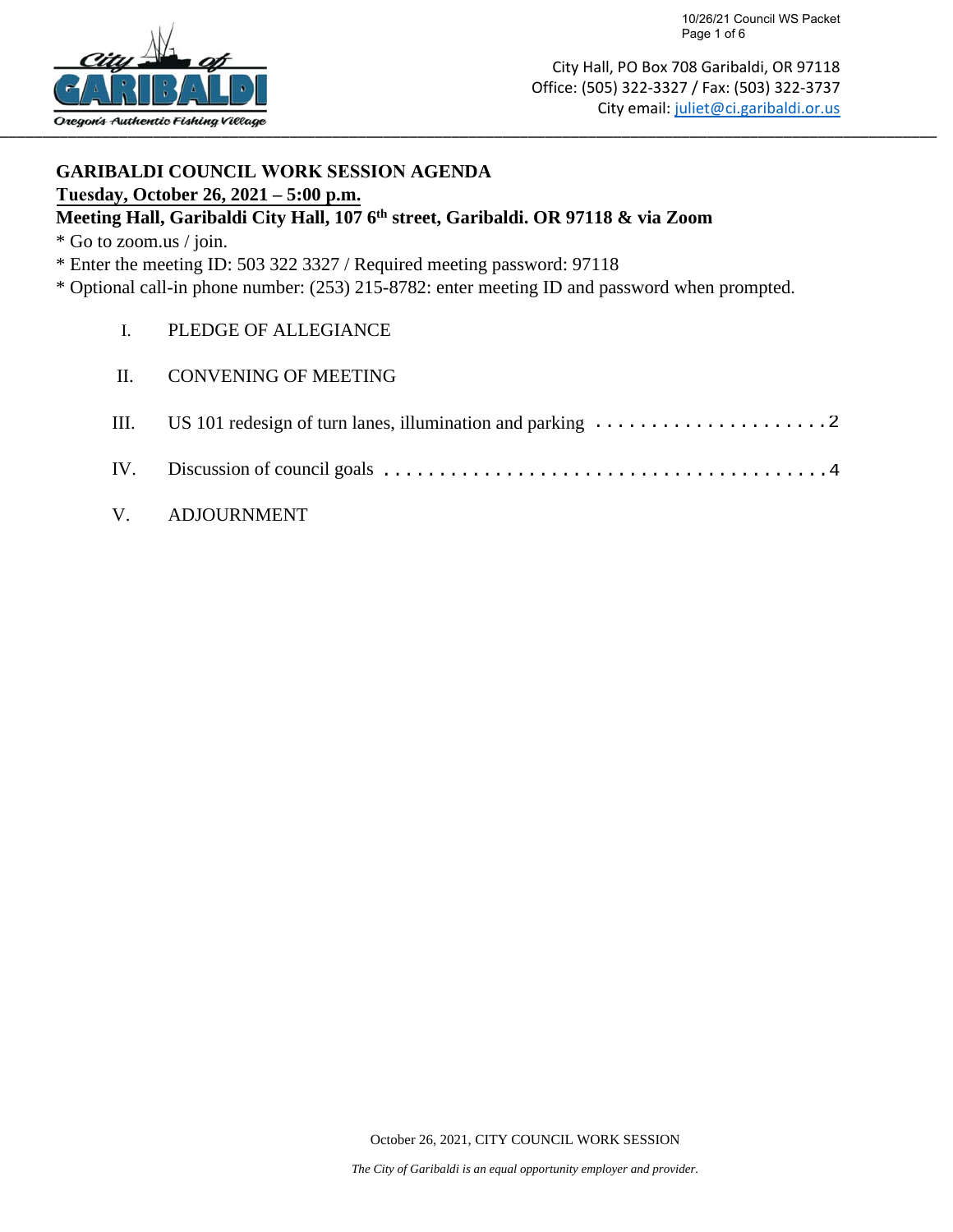Hi Juliet,

As discussed, Alissa and I went back over the turn lane request for southbound turn lanes at 3<sup>rd</sup> and  $7<sup>th</sup>$ . The main point I was trying to make last night is that available right of way is always going to be a limiting factor in this request; in this case, southbound turn lanes can be installed but other infrastructure would not be feasible and subsequently removed. Please see notes below.

- $3<sup>rd</sup>$  street southbound turn lane: Enhanced pedestrian crossing at 4<sup>th</sup> street would be removed due to taper distance. These enhanced crossings are already approved. Bulb outs would need to be removed at 4<sup>th</sup> street. No safety issues are present based on crash data nor do turning volumes support our recommendation for a southbound turn lane. Due to this, we would need city staff and council request for this turn lane.
- $2<sup>th</sup>$  street southbound turn lane: Enhanced crossing at 8<sup>th</sup> street and bulb outs would be removed as well due to turn lane tape distance. The ability to slow traffic down in the downtown core will significantly decrease and pedestrians will have fewer enhanced crossings to access. No safety issues are present based on crash data nor do turning volumes support our recommendation for a southbound turn lane. Due to this, we would need city staff and council request for this turn lane.
- $\bullet$  Illumination at 4<sup>th</sup> street would have to be removed at both sides of US 101 with the striped crossings. Illumination at 8<sup>th</sup> street would be removed from the design as well.
- Next to 7<sup>th</sup> street and 3<sup>rd</sup> street, nearly 12 parking spots would be removed.

Urban design is tough but I appreciate your considerations. Please have the council review this information. We need more than a comment from the audience to proceed as this is highly impactful to both pedestrian connectivity, street parking access, and is technically outside of the scope of the original project. We would need a written request from the city with reasonable justification to install one or both turn lanes in the location(s) due to the fact that our standards do not trigger the need for a southbound turn lane at  $3^{\text{rd}}$  or  $7^{\text{th}}$ .

Please let us know. I can discuss with staff and council anytime. I can drive down to the next meeting but hopefully we can get some AV technologies and I could video in  $\odot$ 

Take care, it is great to work with you. Please forward to any council person that I may have missed.

Ken Shonkwiler, Senior Region Planner  $(503)$  325 – 5281 Cell – 503-313-6812 Oregon Department of Transportation | Northwest Area | 350 W Marine Dr. , Astoria, OR 97103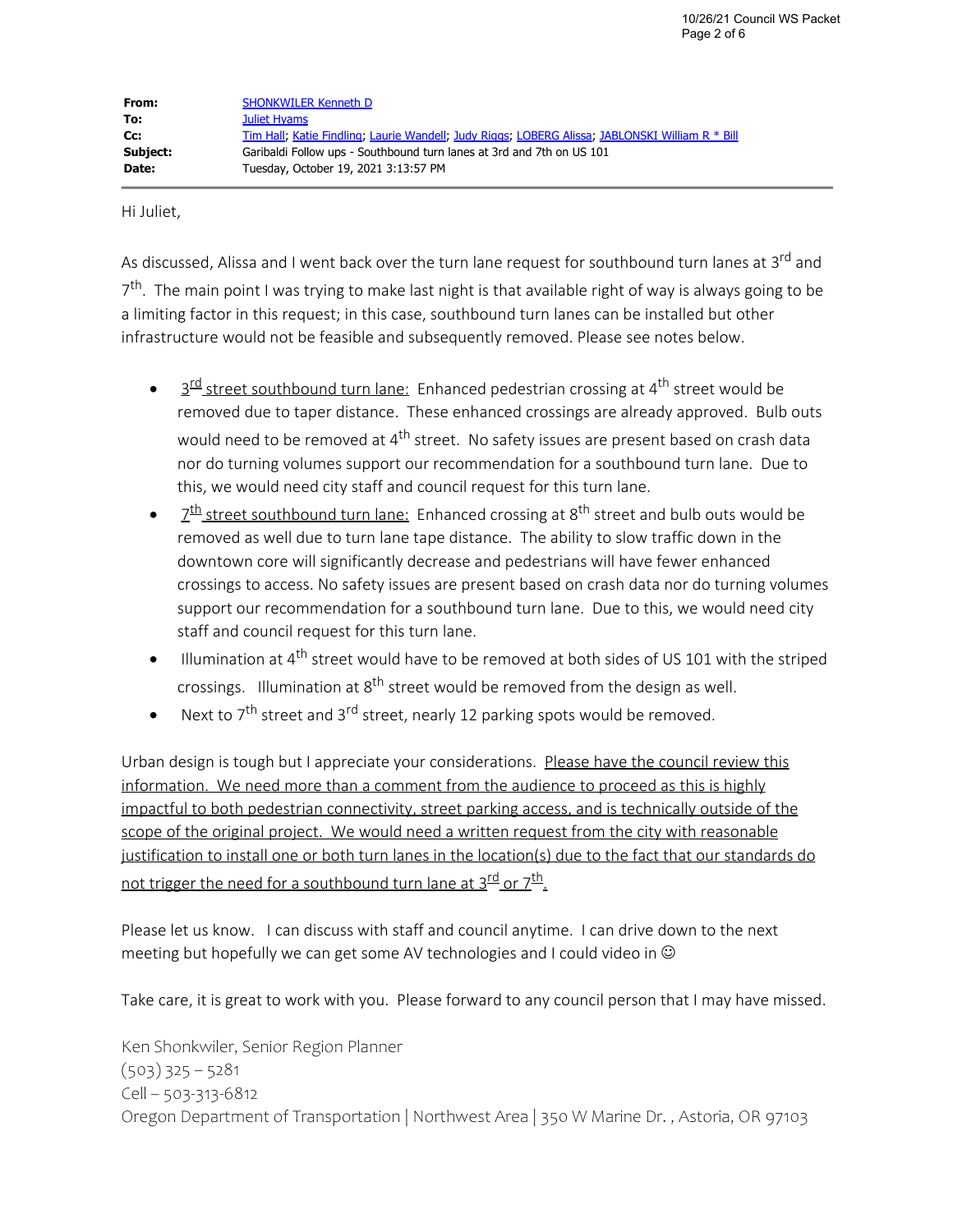10/26/21 Council WS Packet Page 3 of 6

[Kenneth.d.Shonkwiler@odot.state.or.us](mailto:Kenneth.d.Shonkwiler@odot.state.or.us)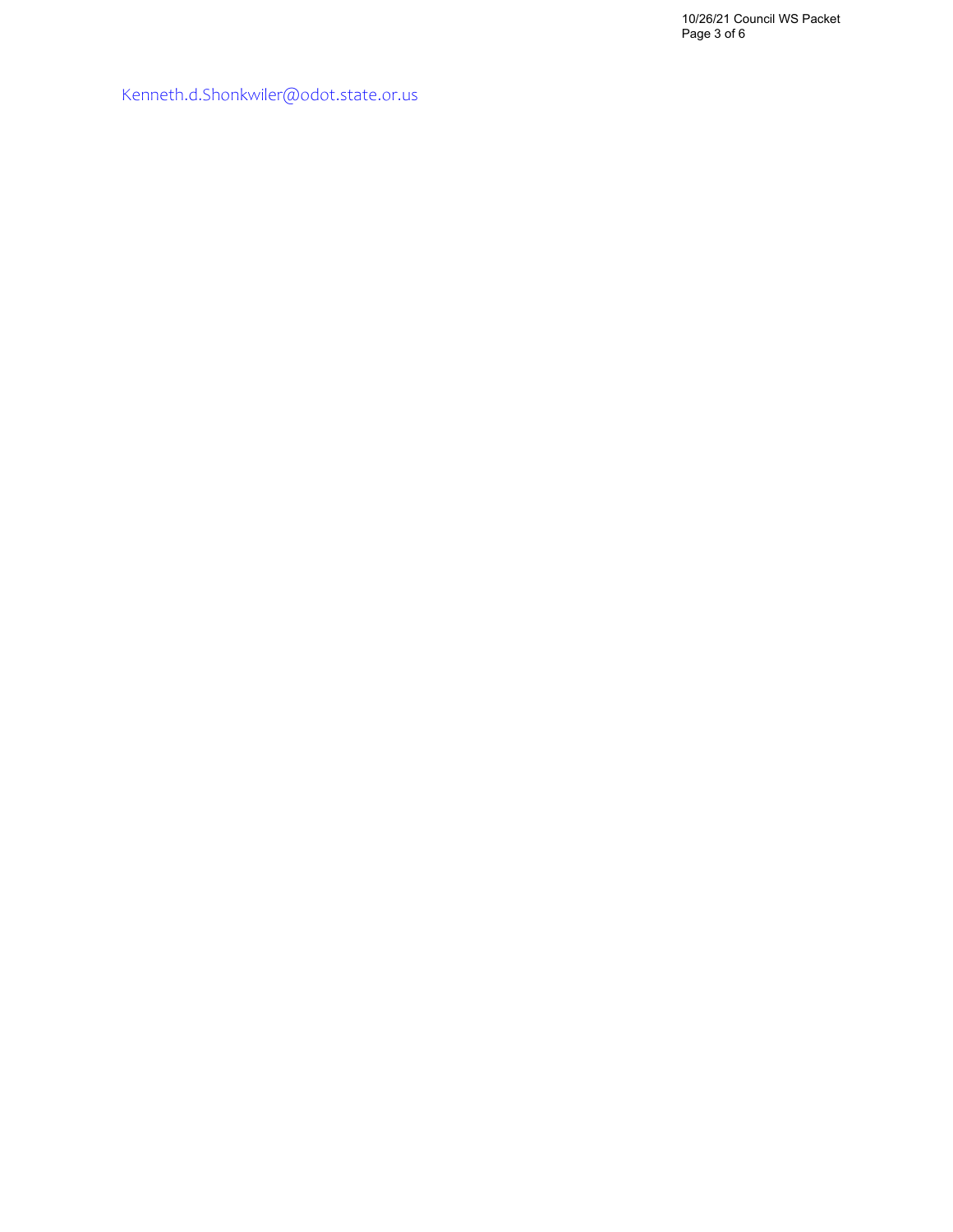City Hall, PO Box 708 Garibaldi, OR 97118 Office: (503) 322-3327 / Fax: (503) 322-3737 City email: juliet@ci.garibaldi.or.us

## **COUNCIL WORK SESSION MINUTES**

Monday, July 26, 2021 – 1:00 pm Meeting Hall, Garibaldi City Hall, 107 6<sup>th</sup> Street, Garibaldi, OR 97118

\_\_\_\_\_\_\_\_\_\_\_\_\_\_\_\_\_\_\_\_\_\_\_\_\_\_\_\_\_\_\_\_\_\_\_\_\_\_\_\_\_\_\_\_\_\_\_\_\_\_\_\_\_\_\_\_\_\_\_\_\_\_\_\_\_\_\_\_\_\_\_\_\_\_\_\_\_\_\_\_\_\_\_\_\_\_\_\_\_\_\_\_\_\_\_\_\_\_\_\_\_\_\_\_\_\_\_\_\_\_\_\_\_\_\_\_\_\_\_\_\_\_\_\_\_\_\_\_\_\_\_\_\_\_\_\_\_

- I. PLEDGE OF ALLEGIANCE
- II. CONVENING OF MEETING

Mayor Hall called the meeting to order at 6:30 p.m. Present were Council members Tim Hall, Judy Riggs, Whitey Forsman, Laurie Wandell and Katie Findling. City staff present were City Manager Juliet Hyams and Blake Paulson.

- III. PUBLIC COMMENT: The chair may recognize public comment before the onset of business, or may recognize comment on, during or after discussing business.
- IV. CITY COUNCIL FY 2021-2022 GOALS & PRIORITIES

Councilor Riggs submitted some ideas for the record: Community hall limited by lack of ADA compliance/approved community kitchen. Parking lot is underused and undeveloped. The fire district originally planned to build a new city hall and keep this for the fire department.

Councilor Wandell: This could be a valuable rental facility; would offset the cost of a loan or grant. Need better staff offices and a regular newsletter.

Mayor Hall: Fire has to buy custom fire vehicles to fit into the building.

Councilor Forsman: Forming a city hall committee would be appropriate.

Riggs: Can get grants for architecture and planning.

Riggs: A newsletter would be about .18 per piece  $= $150 +$  stock and printing.

Findling: Use mailchimp. We can add a newsletter signup field to the website.

Riggs & Wandell: Main Streets. What kind of businesses do we want? Val Schumann has sales pending on four buildings and ideas about a merchants' association. The tourism commission was set up to satisfy main street requirements.

Discussion of how to attract volunteers. Someone from the merchants' association could be a rep to tourism. Should we change the ordinance to be more applicable?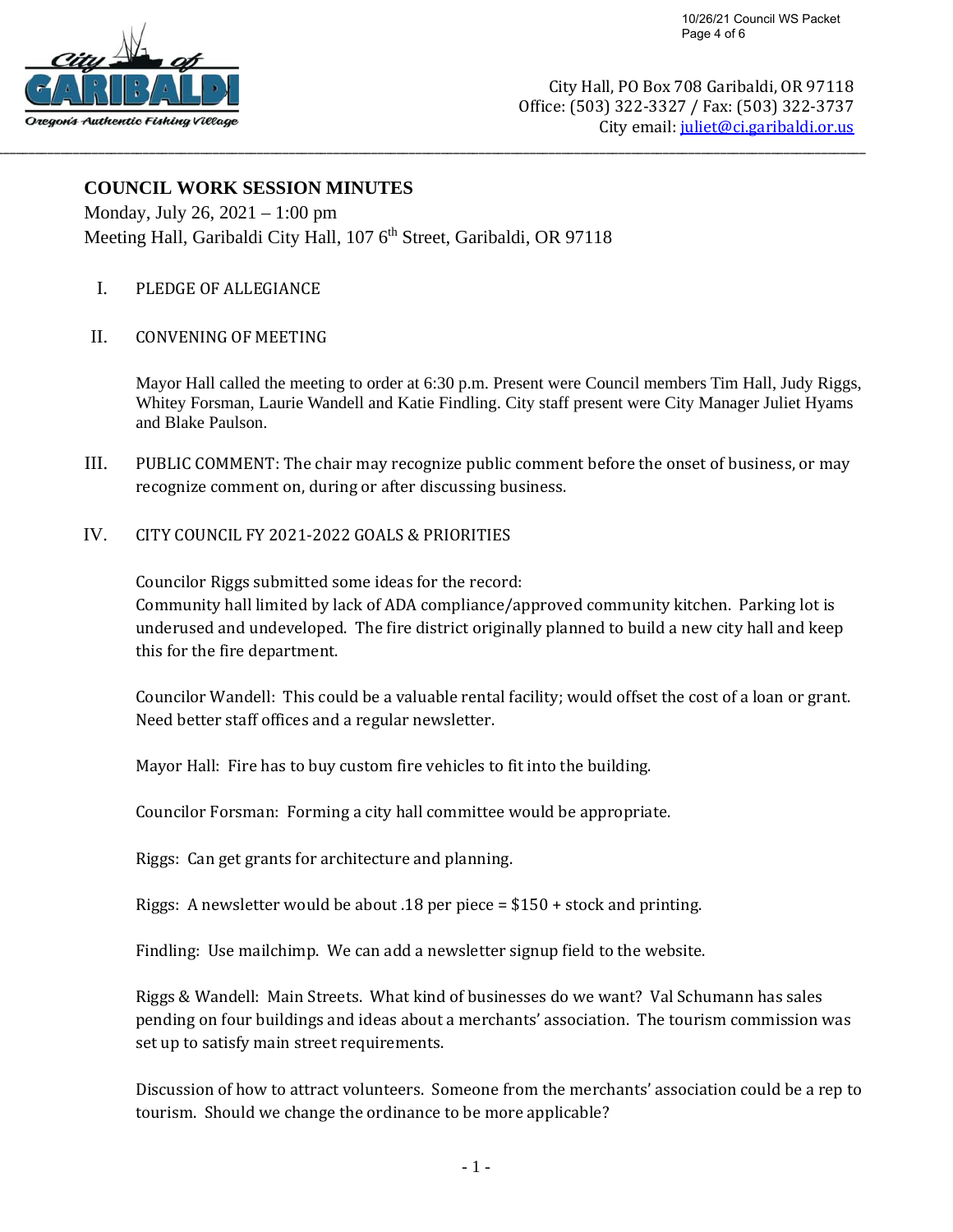

Hall: Need for increased pedestrian safety and to update the municipal code. We need a formal process for council to approve loans and other financial commitments. We need new stop signs. We need to figure out how to hire a fire chief without a levy. And the website needs updating.

\_\_\_\_\_\_\_\_\_\_\_\_\_\_\_\_\_\_\_\_\_\_\_\_\_\_\_\_\_\_\_\_\_\_\_\_\_\_\_\_\_\_\_\_\_\_\_\_\_\_\_\_\_\_\_\_\_\_\_\_\_\_\_\_\_\_\_\_\_\_\_\_\_\_\_\_\_\_\_\_\_\_\_\_\_\_\_\_\_\_\_\_\_\_\_\_\_\_\_\_\_\_\_\_\_\_\_\_\_\_\_\_\_\_\_\_\_\_\_\_\_\_\_\_\_\_\_\_\_\_\_\_\_\_\_\_\_

Wandell: Public works needs a lawn mower.

Discussion of reviewing and revising job descriptions so they can be tied to performance. Need for clarification of public works jobs.

Priority of brownfield area south of town.

- V. OTHER COUNCIL INTERESTS
- VI. ADJOURNMENT at 3:05 pm.

\_\_\_\_\_\_\_\_\_\_\_\_\_\_\_\_\_\_\_\_\_\_\_\_\_\_\_\_\_

Tim Hall, Mayor

Juliet Hyams, City Manager

\_\_\_\_\_\_\_\_\_\_\_\_\_\_\_\_\_\_\_\_\_\_\_\_\_\_\_\_